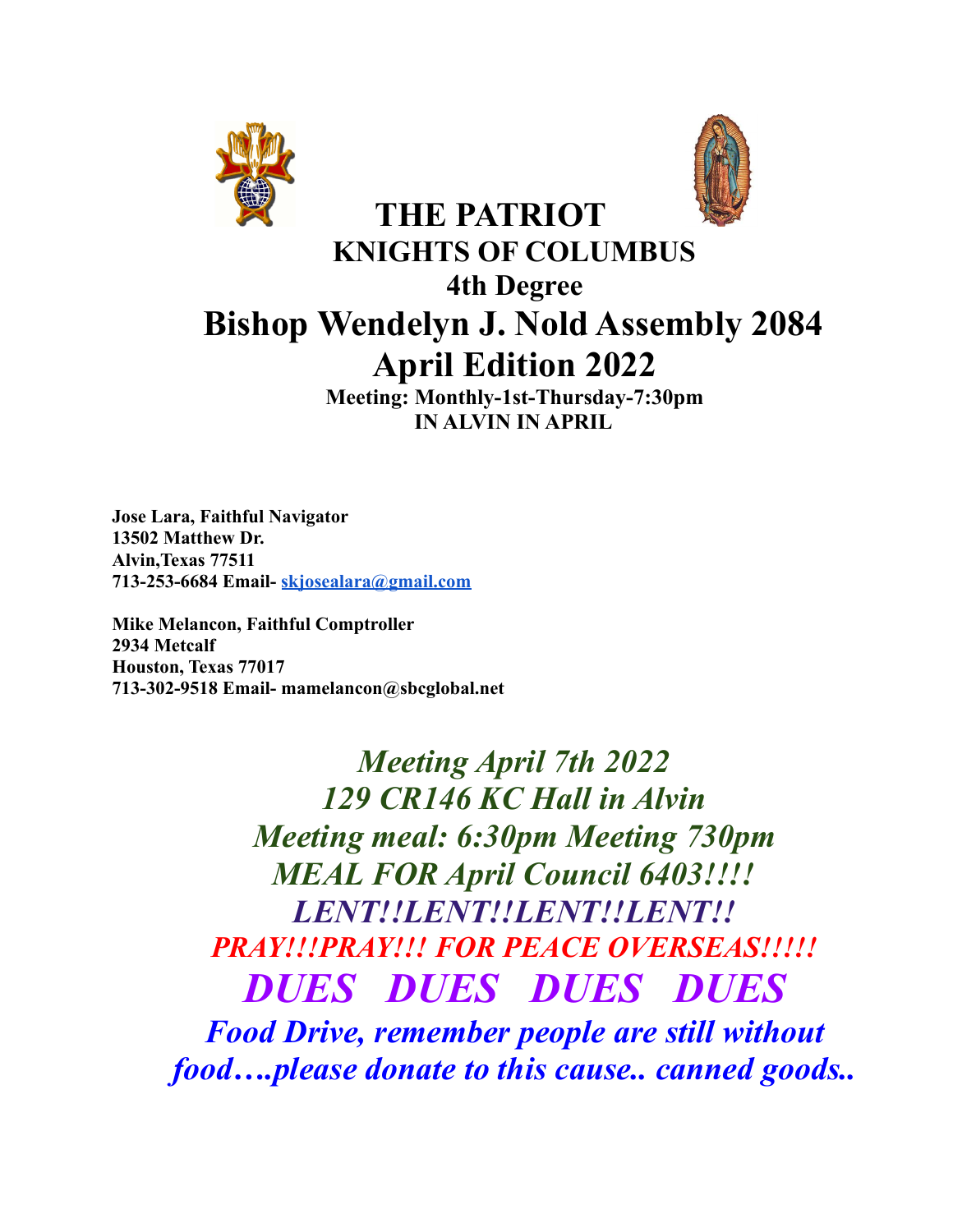#### *Faithful Navigator*

#### *Tithing Our Time to God*

*MOST PEOPLE ARE FAMILIAR with the idea of "tithing," offering to God a tenth of one's income. It is a biblical concept, rooted in the Book of Genesis, when Abraham gave to Melchizedek, king of Salem, "a tenth of everything" (Gen 14:20).*

*Christians have carried on this example for centuries, and not only in regard to money. A largely lost tradition, and one well worth recovering, is to approach the 40 days of Lent — slightly more than a tenth of the year — as a spiritual tithe of our time. Time is more valuable than money. Giving money to God is, for many people, relatively easy, while giving him our time is more difficult. We do all that we can to safeguard our leisure, not wanting anyone or anything to invade it. Even making the time to go to Sunday Mass can feel challenging for some of us, as we would rather spend that hour sleeping in or watching sports. When it comes to Lent, simply crossing 40 days off the calendar cannot be considered a worthy sacrifice. If we want to make a tithe of our time, we must use those days well, turning them into a meaningful offering to God. Fortunately, the Church gives us a blueprint for how to do this. It involves taking up what the Ash Wednesday liturgy calls the "arms of Christian penance": prayer, fasting and almsgiving.*

*Prayer: Make time in your daily routine for personal prayer, whether it be five minutes, 15 minutes or an hour. To be worthwhile, prayer need not lead to ecstatic union with God, but it should be intentional. The key is to schedule prayer in our daily calendars, making it an appointment we don't erase, and thus a priority we won't forget.*

*Fasting: Observe the days of fasting and abstinence in Lent, especially abstaining from meat on Fridays. It is a simple sacrifice, but one that is intentional and reminds us of our duties to God and the agony Jesus suffered on Good Friday. In fact, we can extend this practice through the year and abstain from meat every Friday, which remains an obligatory day of penance according to canon law.*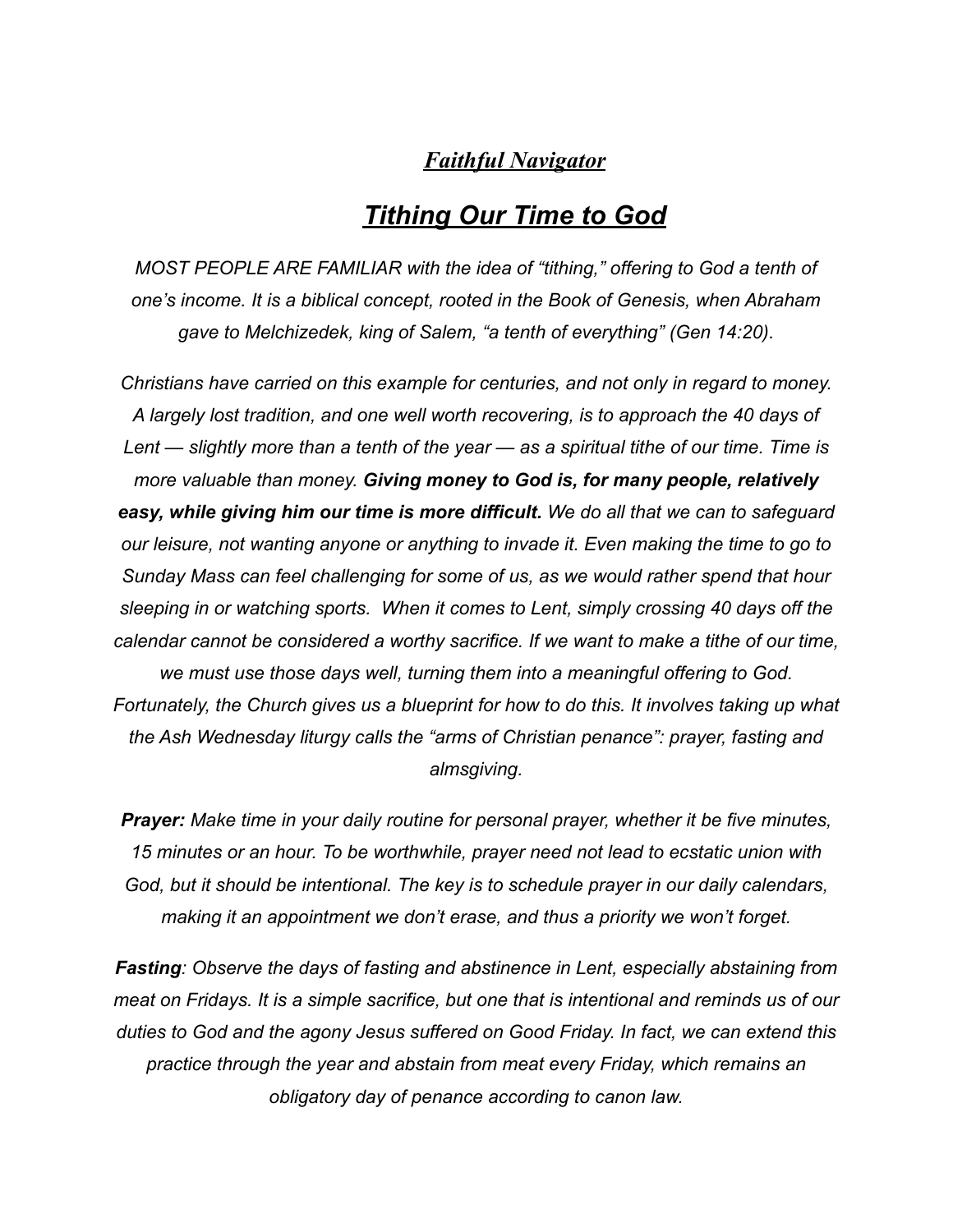*Almsgiving: The Church encourages almsgiving, an offering of money and material goods or acts of charity to the most vulnerable and those in need. Volunteering our time in service to others should come naturally for Knights and already be a part of our daily lives, but it is something we should practice with special attention during Lent.*

*This idea of tithing our time is a particular responsibility for all husbands and fathers. It is our vocation to lead our family, and if we don't make God a priority in our personal lives, our family won't either. Schedule a regular time to pray as a family — whether it involves the family rosary, reading Scripture or something else. As Father Patrick Peyton famously said,* **"The family that prays together stays together."** *Be countercultural and challenge your family to fast from TV or smartphones, particularly on Fridays. Recall that Christ fasted in the desert for 40 days and 40 nights, doing spiritual battle with Satan. Unplug and see what spiritual fruits the Lord may have in store for your family, the domestic church. Finally, look for opportunities to serve your parish or community together as a family. And more importantly, practice spiritual almsgiving within your own home. Make it a place of charity by routinely performing acts of kindness and the spiritual works of mercy — forgive offenses willingly, bearing wrongs patiently, comforting the afflicted. We are called by God to be leaders in our families and communities whether we like it or not. In the way we use our time, we can lead our domestic churches and those around us by example, both during Lent and throughout the rest of the year.*

*PHILIP KOSLOSKI writes from Wisconsin Rapids, Wis., where he is a member of Msgr. Reding Council 1558.*

*\*\*\*\*\**

*Great Read found on the Supreme Website…..*

*Fr. Sibi*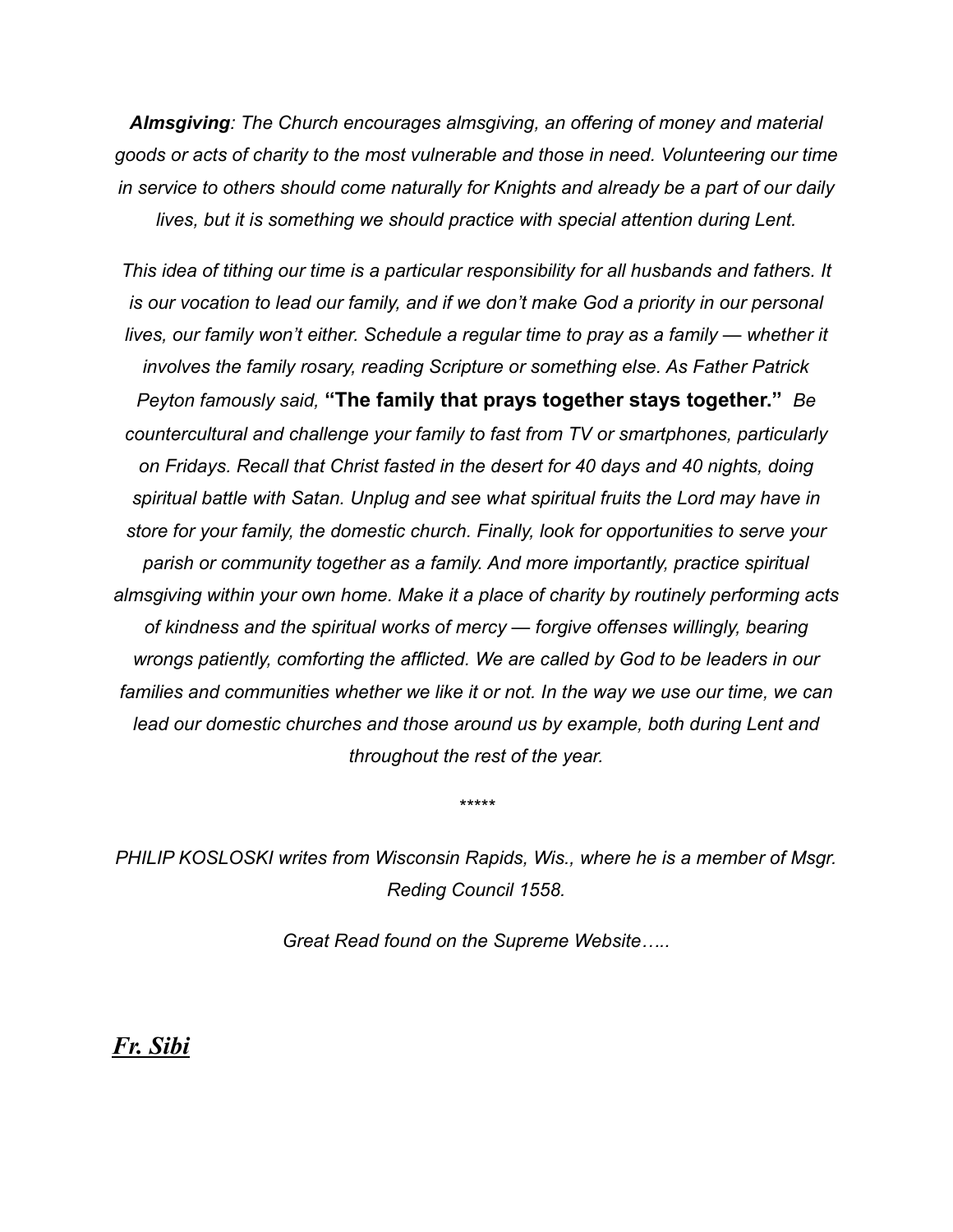

"We preach Christ crucified" [1Cori.1:23].

The crucifixion of Jesus is the most momentous event in history and the triumph of the ages. Because of Jesus' submission to the will of the Father, even to the point of death, he won the victory of all victories. His death put an end to death and his suffering dispelled our darkness. God the Father planned this epoch event before the beginning of time. In Christ's crucifixion is hidden God's perfect wisdom and power. God's eternal purpose was for His Son Jesus Christ to be revealed in glory to all heaven and earth through His church. Christ's death on the cross is the door into God's heavenly realm and eternal purpose. Salvation is just the beginning not the end of God's divine plan.

Through His death on the cross, Jesus Christ provided us with not only forgiveness from our sins but also deliverance from the power of sin. God used the sacrificial death of His only Son to perform a divine heart transplant and save us from the power of sin. This divine heart transplant is the promise of the New Covenant, the purpose of Christ's Atonement and the power of Christ's gospel. Through His death, Jesus Christ laid down His divine life and power and privilege so that we might become partakers of His divine nature.

Christ has already done everything for us. Christ, who lives in us, has become our Savior and He has become our Overcomer. Salvation did not depend on our self-effort. We receive God's grace, Christ's forgiveness of sins, because of His sacrifice on the cross. We receive God's grace, Christ's overcoming life, because of His triumph on the cross. This leads us to faith in Christ's completed work on the cross. There is no other way to bear true fruit in our life rather than becoming an Easter people through the triumph of the Cross.

Wish you a Happy Easter.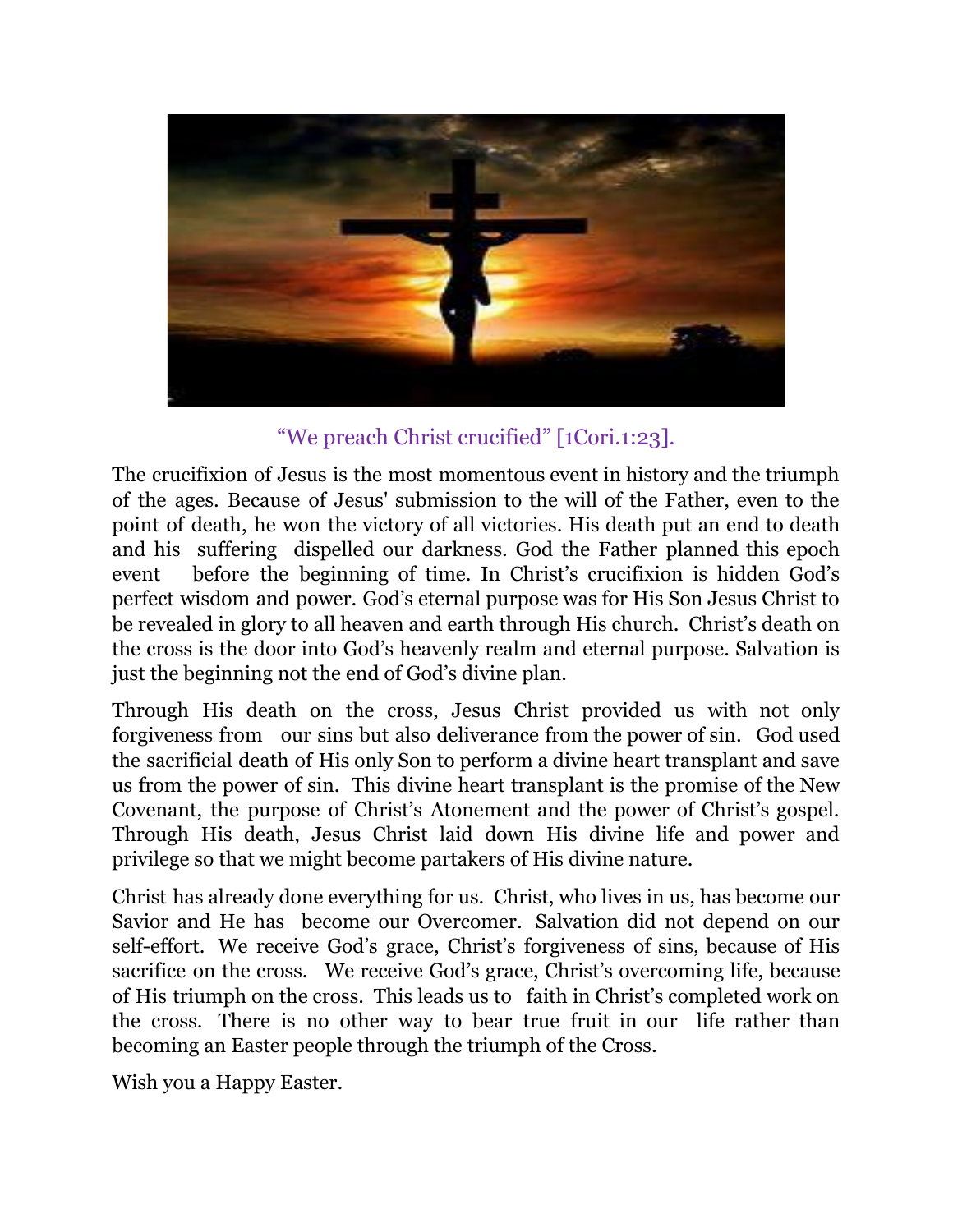Fr. Sibi Kunninu, MS

Faithful Friar.

# *Good of the Order August*

*Let's keep all our Sir Knights and Families in our prayers, our prayers give them hope and peace. Please also pray for an end to abortion, our nation, persecuted christians all around the world and for families to stay together. PRAY FOR All who have left our faith and those who are considering to leave…. Let us also pray for our Priests and clergy that they may have an abundance of attendance in the new year at their respective parishes!!!*

*Please pray for peace between Russia and Ukraine!!*

*LET US REMEMBER ALL WHO LEFT BEFORE US THAT THEY REST IN PEACE. CONTINUE PRAYING FOR ALL OUR BROTHER KNIGHTS AND THEIR FAMILIES WHO ARE IN NEED OF OUR PRAYERS..*

*Please pray for an end to ABORTION!!! PRAY FOR THE WOMEN CONTIMPLATING TO HAVE AN ABORTION!!!!*

*Rest in Peace all Sir Knights who have gone before us!! Let us also pray for an end to this WAR!! END TO ABORTION!!!END TO PERSECUTED CHRISTIANS!! ST. JOSEPH PRAY FOR US!!! QUEEN OF PEACE PRAY FOR US!!!*

*So let's not forget to plan for our time, fill out your Last Rites so we have it on file. I already have had 2 without any wishes……….form on our website.. WWW.ASSEMBLY2084.COM*

*ASSEMBLY DUES 2022*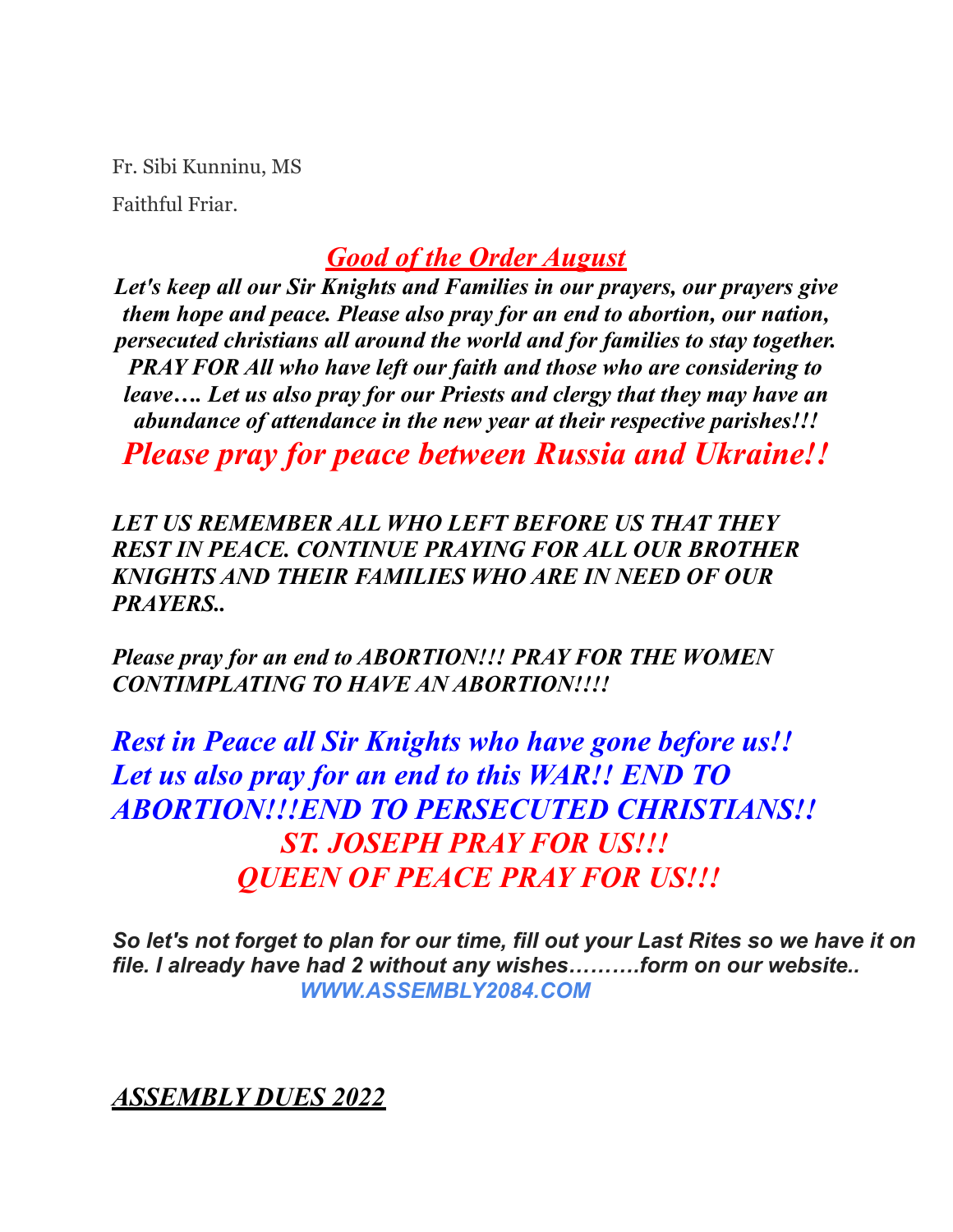*We strive to send all bills electronically to save on postage, but if you don't have email, you should receive your notice by mail. Please take advantage of our website to pay your dues. If there is a financial hardship contact either FC Mike Melancon or FN Jose Lara. Please pay promptly in order to spare the Faithful Comptroller, Mike Melancon, the trouble of sending out multiple and repeated reminders throughout the Spring. The dues are \$36 a year and you can find SK Mike Melancon's address on the front page of this newsletter where payment can be mailed. Remember that you can always pay early, and/or pay for multiple years in advance and avoid the yearly hassle. Contact the Comptroller, Mike Melancon or me for information on how to do this. Dues can be paid at your next Assembly meeting by cash, check or credit card. You may also visit [www.assembly2084.com](http://www.assembly2084.com) and go to membership dues or you can scan the QR code and it will take you directly to the Paypal screen.*



*Please check out our new website, www.assembly2084.com. By logging onto the website, you are able to pay your dues, read the past newsletters, print a last rites request, and view pictures of our Assembly turnouts. Pay online starting DEC 15th*

#### *FOOD DRIVE LETS MAKE THIS HAPPEN!!TOO MANY WITHOUT!!!!*

Please remember that we hold a voluntary Food Drive at each meeting. Any Sir Knight wishing to participate may bring non-perishable food items to the meeting.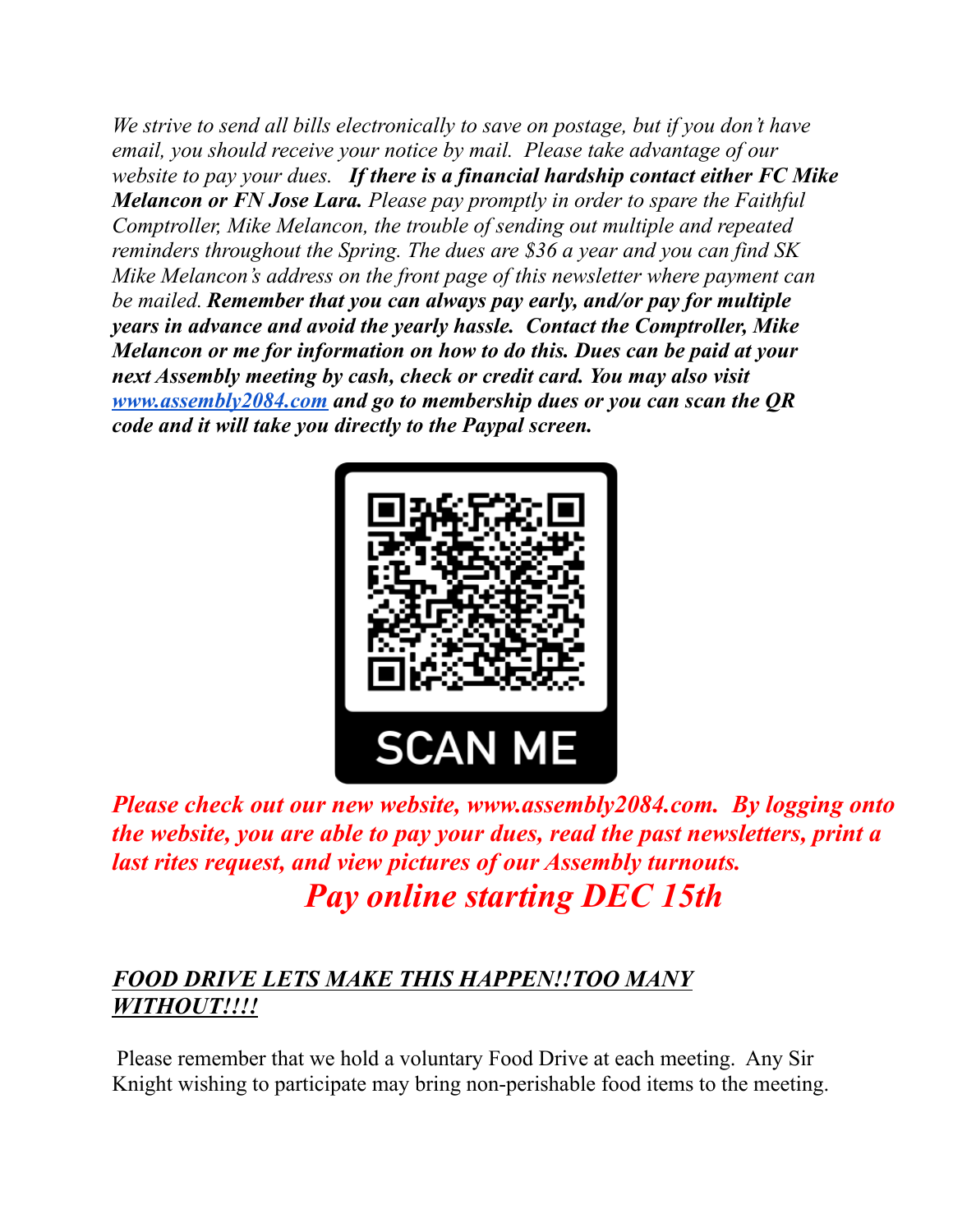Whichever Council is responsible for cooking that evening's meal will gather the food after the meeting and take it to their local food pantry or food bank. Dry groceries and non-perishable food staples are always greatly needed by the food pantries and are very much appreciated.

#### **FUTURE TURN OUTS:**

#### *June 11th will be the next 4th Degree Exemplification:*

The 2022 Summer Exemplification will be held on Saturday, June 11, 2022 at St. Mary Magdalene Catholic Church in Humble, Texas. The address is 527 S. Houston Ave., Humble, TX 77338.This ceremony will be held live and in person with Mass and banquet following the ceremony. Please continue to recruit and be sure to submit your candidates list to our District Comptroller Randy Czaplewski without delay. Registration will close on Monday, May 30th. Any application not received or postmarked by that date will not be accepted for this class. No walk-ins will be admitted. If you have any questions, please do not hesitate to contact me. Vivat Jesus! Ken **Oradiegwu** 

# *2022 Biennial District Meeting April 13th 2022*

Location: Fr. Eugene Heyck Council 8960 Hall, 2320 Hatfield Road, Pearland, TX 77581, Date: Wednesday, April 13, 2022, Time:6:30 p.m. Registration 7:00 p.m. Meeting begins

#### *DELEGATE REMINDER*

*Please be sure to bring your current membership card as you will be denied entry if you do not have one. In addition, if you fail to bring your card, no one will be allowed to vouch for you even if you are a candidate for Master. All elected delegates and alternates are encouraged to arrive on time for the meeting.*

*UPCOMING EVENTS AND TURNOUTS*

*All Sir Knights are encouraged to participate in as many of the above events as possible. If you have the new uniform, please turnout as often as you can. Check with the Faithful*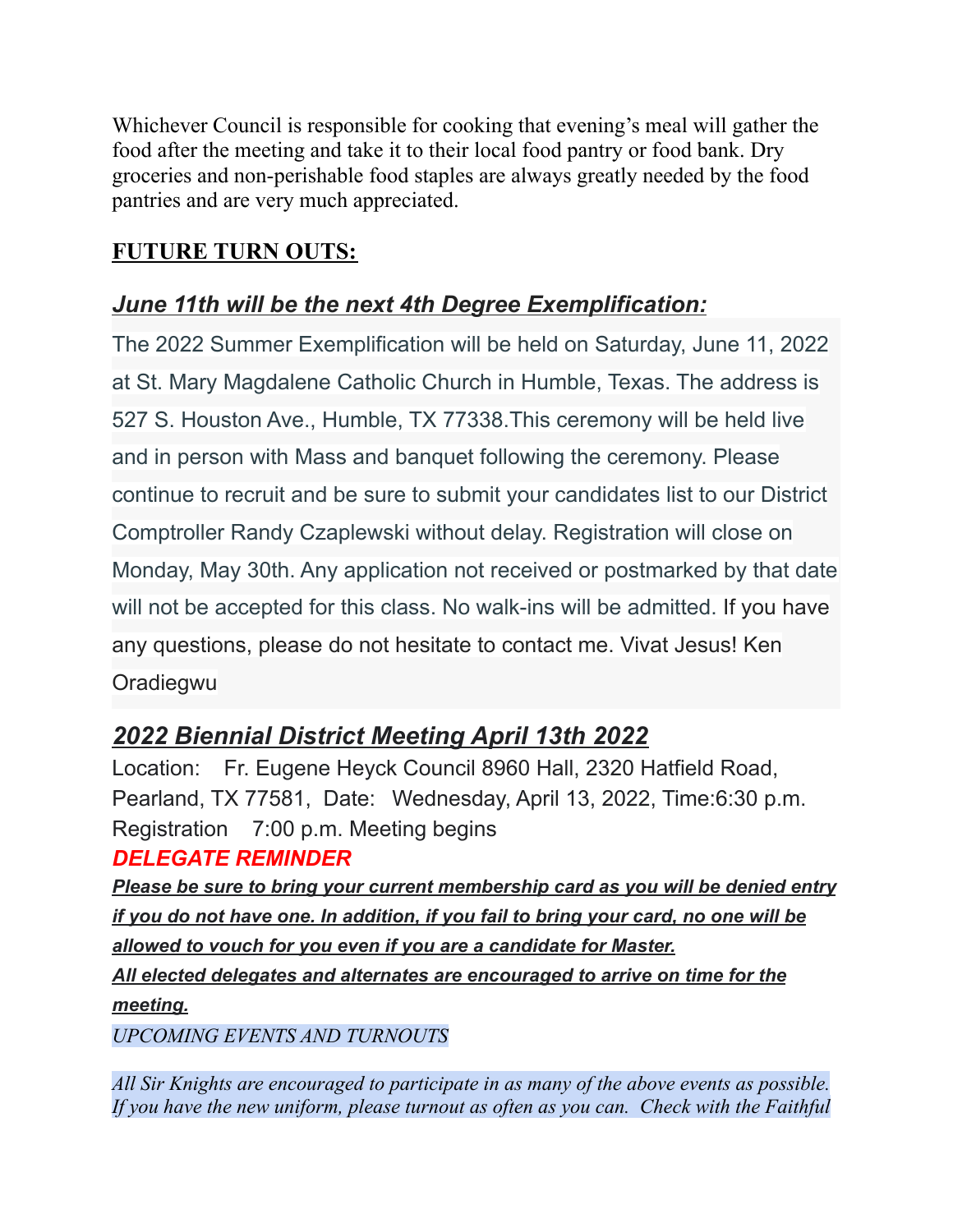*Navigator if you have any questions about a particular event or turn out. The "Rule of 72"has been suspended due to the low numbers of Sir Knights turning out at the Co-Cathedral events. All Sir Knights in the district are encouraged to make extra ef orts to attend any of the turnouts at the Co-Cathedral. The Fourth Degree will provide an Honor Guard at this Mass and the uniform of the 4th Degree is required. Sir Knights not wearing the complete uniform will not be allowed to participate in the honor guard activities.*

#### *UNIFORM INFO*

# *[https://www.kofcuniform.com](https://www.kofcuniform.com/uniform-packages/package/knights-of-columbus-executive-fit-uniform-package-uniform-package/)*

Please click on this link and it will take you to the official website for all new uniforms, accessories, replacements, patches and more so check it out, its and all in one shop.

#### *BASEBALL CAPS*

**The Assembly is selling baseball caps, they are black with our Assembly Emblem on them. They are \$10. Shirts will be sold in the new year and will be announced with ample time…..**

# *POTENTIAL SIR KNIGHTS*

*Sir Knights, please encourage any potential brother Knights to join our Assembly as we all know that someone asked us to join and I do speak for many, it was a great decision. We are a very active Assembly and we have the best Color Guard and Honor Guard in Houston and surrounding areas. So please if you think there is a potential Sir Knight with a good heart invite him to join and help him get here….*

#### **CMG Safe Haven online replacing VIRTUS Training**

As you have seen from previous e-mails, ALL KNIGHTS OF COLUMBUS ACTIVITIES now require any and all members to have completed the VIRTUS, now **Safe Haven** training. In addition to Council verification, ALL ASSEMBLIES are required to have a list. Below is what we will need for compliance**. I am**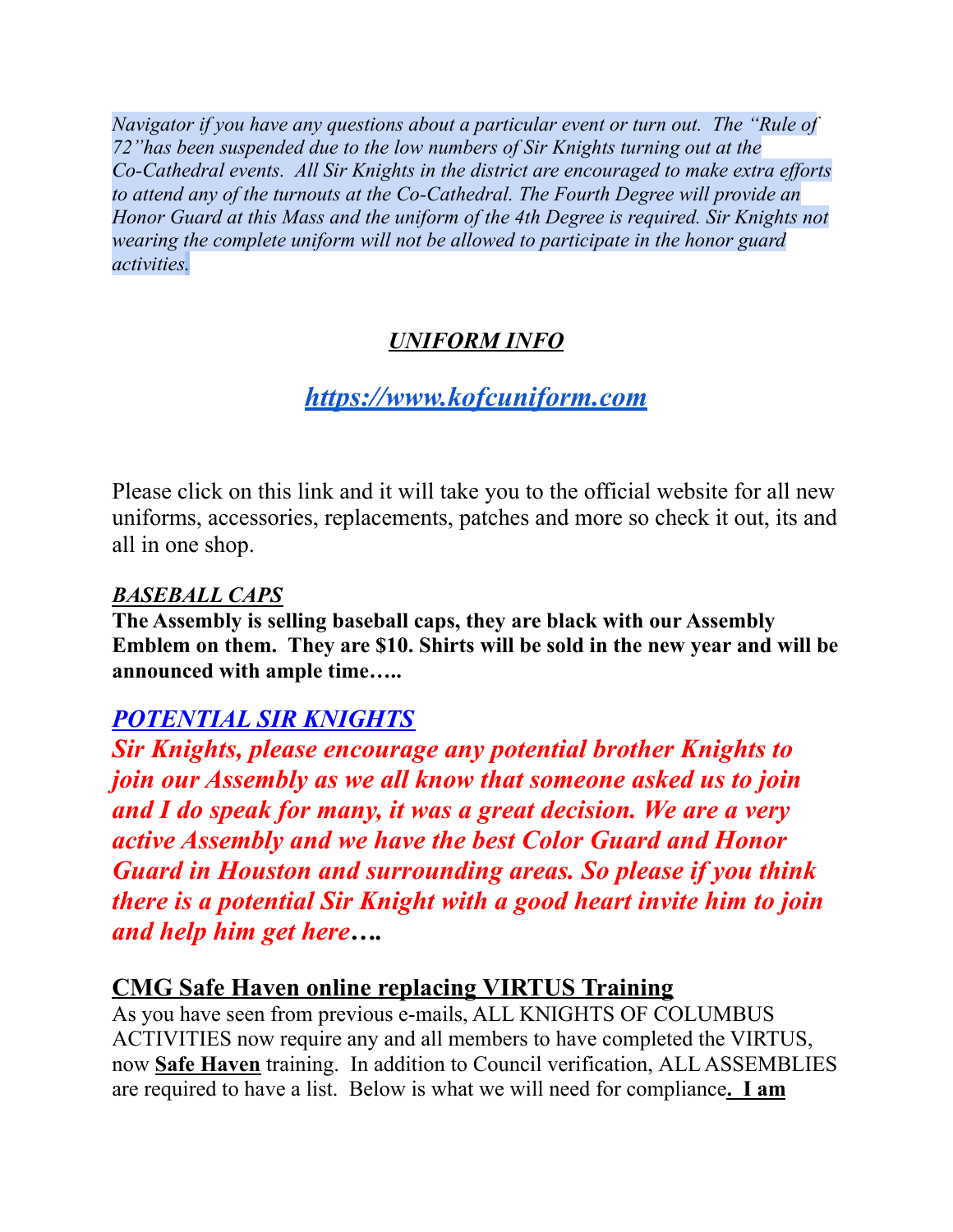**asking each Grand Knight to provide a list from his respective Council as soon as possible. Safe Haven online**

**[https://GalvestonHouston.CMGConnect.org/](https://galvestonhouston.cmgconnect.org/)**

**Member's full name, Member Number, Assembly Number, Council Number, Parish Name. Date of Safe Haven Certification, Expiration Date of Safe Haven Certification. This is a requirement of all Knights that work in any parish activity.**

### **PLEASE KEEP YOUR CONTACTS UPDATED**

Remember to provide us with any changes or updates to your address, phone number or email address so that we can accurately maintain the Assembly's (and Supremes') records and database. If, for any reason, you do not receive your monthly newsletter by the end of the first week of the month, either by email or by US mail, please let us know promptly. If you have access to email, please let us know so that the Assembly can send you the monthly newsletter and timely information and notices throughout the month by email. The postage and printing expense for the monthly newsletters remains the Assembly's largest single on-going monthly expense! Anything that we can do to reduce the number of SK's receiving the newsletter by "snail" mail (U.S. Postal mail) will benefit the Assembly, be greatly appreciated, and allow you to receive more timely information and activity updates between the monthly newsletters.

**WEBSITE IS……..ANY PICS PLEASE SEND TO ME, I WILLADD AS EACH MONTH, SOME MAY NOT MAKE IT, BUT PLEASE DO NOT TAKE PERSONAL…..**

**[www.assembly2084.com](http://www.assembly2084.com)**

# *Monthly Dinner 2021-2022* **April 6403, May 8494, June 8960**

# *PAST TURN OUTS*

# *SK Participants at St. Patrick's Day Parade - Saturday, March 12, 2022*

Bishop Wendelin J. Nold Assembly # 2084 participated in the full new uniform Turn-out to "Carry The Colors" and march in the annual Houston St. Patrick's Day Parade in downtown Houston on Saturday, March 12th, 2022: Teddy Cuaping, Marshal, Jose Lara, FN, Mike Melancon, Marshal,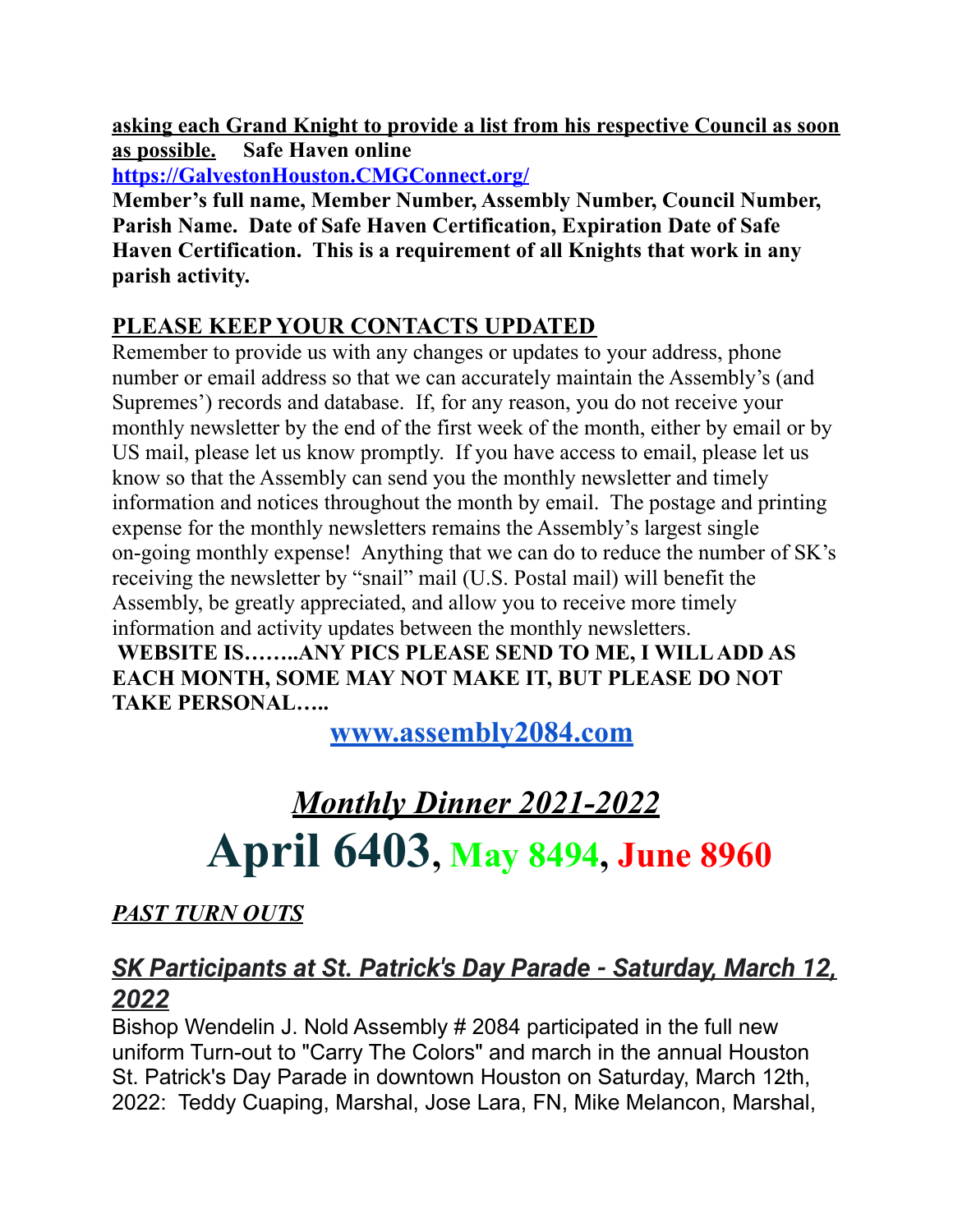PFN, Bo Naguit, Ken Oradiegwu, Master, PFN, Bill Prindiville, PFN, Gilbert Ramos, Rey Tajonera, CDR

A total of only twelve (12) SK's attended and marched in the parade. Assembly 2084's 8 SK's constituted 2/3rds or 67% of the attendance.



*ST. PATRICK'S DAY PARADE*

# *SK Participants at Confirmation at St. Helen's Church - Wednesday, March 30, 2022*

Sir Knights from Bishop Wendelin J. Nold Assembly # 2084 participated in the full new uniform Turn-out for the Confirmation Ceremony and Mass celebrated by Cardinal DiNardo at St. Helen's Church on Wednesday, March 30th, 2022: David Armstrong, Joseph Chien, Craig Guth, PFN Edward Klein, Mike Melancon, Marshal, PFN, Bo Naguit, Ken Oradiegwu, Master, PFN, Bill Prindiville, PFN, David Provenzano Rey Tajonera, CDR

*Our Assembly has always been well represented at District and Local Turnouts with a core of dedicated Sir Knights.*

If I have inadvertently failed to mention you in your attendance at a turnout, please let me know so that we can properly recognize your commitments.

*"THANK YOU ALL FOR YOUR ATTENDANCE AND DEDICATION"*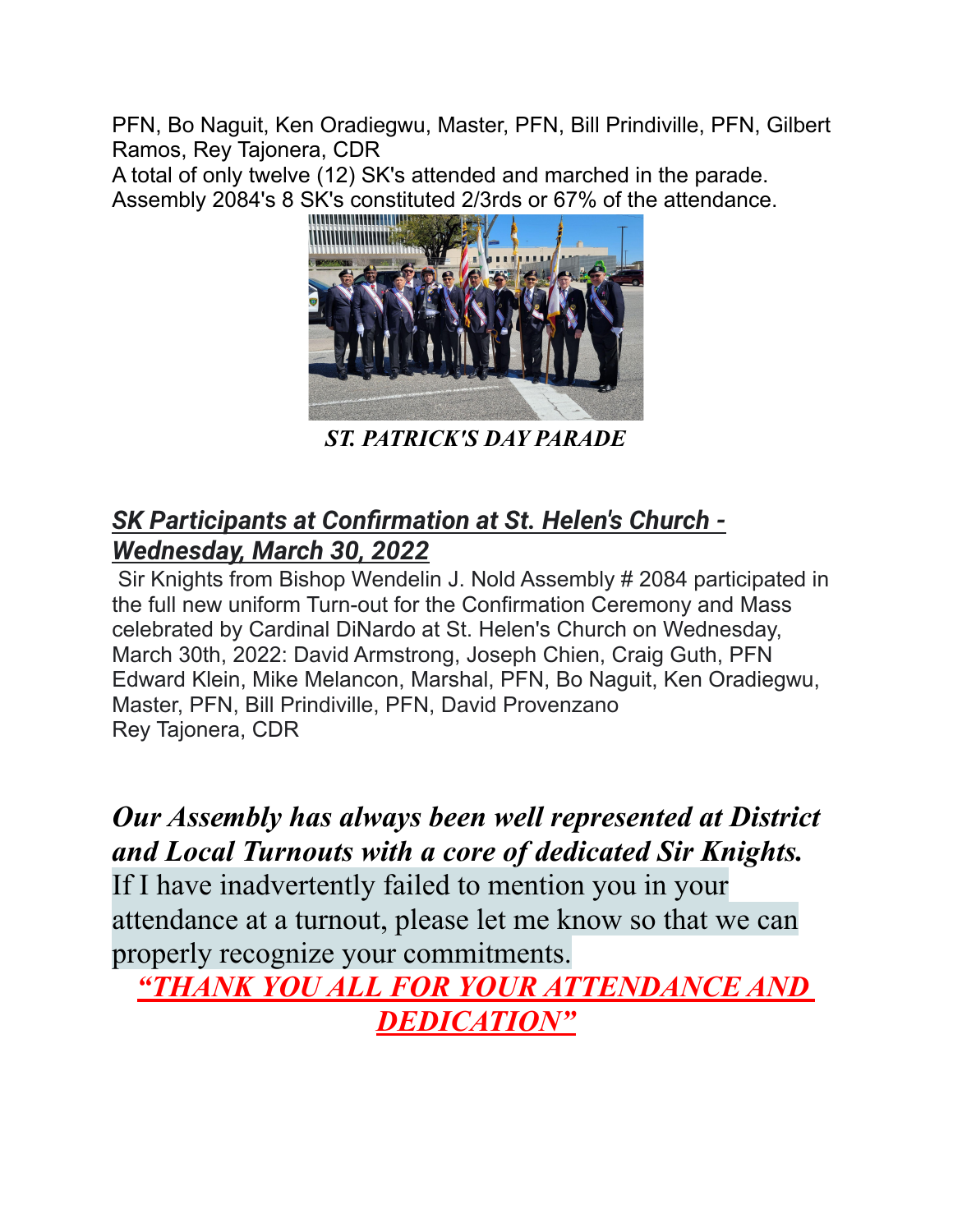#### **NEW DRILL MANUAL**

With the release of the new uniform, there is a new drill manual. See the links below for information. At some time, they will be available in print form.

<http://www.kofc.org/en/members/for-members/color.html> [http://kofc.org/en/members/for-patriotic-degree/materials.html#/all/1/20-%20REP](http://kofc.org/en/members/for-patriotic-degree/materials.html#/all/1/20-%20REPLACE%20IMAGE) [LACE%20IMAGE](http://kofc.org/en/members/for-patriotic-degree/materials.html#/all/1/20-%20REPLACE%20IMAGE) WE ALSO HAVE HARD COPIES FOR THOSE WHO WOULD LIKE ONE>>>>PLEASE GET WITH ME OR MIKE MELANCON>>THX>

#### **COLOR GUARD**

*WE ENCOURAGE ALL KNIGHTS TO JOIN OUR COLOR GUARD, YOU WILL FIND THAT THE CORE GROUP IS VERY DEDICATED, IF YOU ARE ABLE AND WILLING. IT'S VERY REWARDING AND TEDDY IS A GREAT COMMANDER OF THE GUARD..*

*If there are any SK'S interested in becoming a part of the elite Color Guard of the First District, please contact the Faithful Navigator, or Commander Teddy Cuaping for information. Rey Tajonera is now the Assistant Color Corps Commander*

#### **PURPOSE OF THE COLOR CORPS OF THE FOURTH DEGREE**

The primary purpose of the Fourth Degree is to encourage active Catholic citizenship and foster the spirit of patriotism in members and the community at large. The Color Corps members exemplify all the principles of our Order;

**Charity**- by the gift of their time and energies necessary to practice, perfect and perform the ceremonials and sword drill:

**Unity**- by the united efforts of Sir Knights to practice and perfect a coordinated drill for the good of the Church and the Order;

Fraternity- by expressing an "Esprit de Corps," sharing a common desire for drill excellence and camaraderie, and

**Patriotism**- by performing precision drill as a salute to God and to the country and visually exhibiting a love for both.